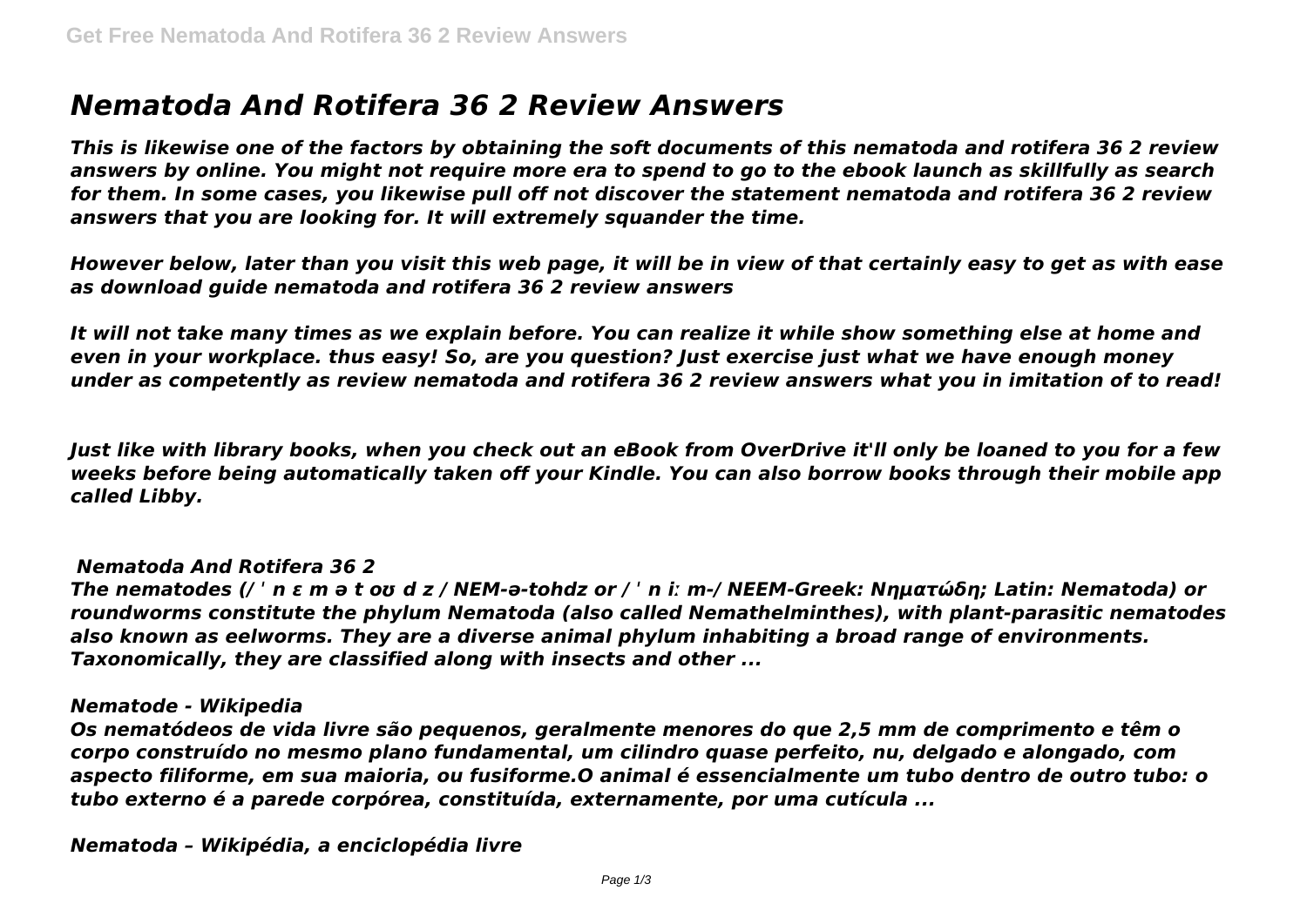*The following is a list of the classes in each phylum of the kingdom Animalia.There are 107 classes of animals in 33 phyla in this list. However, different sources give different numbers of classes and phyla.*

# *List of animal classes - Wikipedia*

*Los acantocéfalos (Acanthocephala, del griego acanthus, "espina" y kephale, "cabeza") forman un grupo de gusanos parásitos caracterizados por la presencia de una probóscide invaginable erizada de espinas. Posee ciclos biológicos muy complejos, que implican a varios hospedadores intermedios, incluidos invertebrados, peces, anfibios, aves y mamíferos. ...*

# *Acanthocephala - Wikipedia, la enciclopedia libre*

*Nematoda Nematomorpha ... M.V. Sørensen and M. Obst. 2005. On the phylogenetic position of Rotifera—have we come any further? Hydrobiologia 546:11–28. Garey, J. R. 2001. ... Evidence from genomewide phylogenetic analysis. Genome Research 14:29–36. Information on the Internet Assembling the Tree of Life: An ...*

# *Bilateria - Tree of Life Web Project*

*Ecdysozoa включва и тип Nematoda (кръгли червеи), които са втория по-големина тип след членестоногите. ... Най-значими сред тях са Rotifera, които са важен компонент на водните екосистеми.*

## *Животни – Уикипедия*

*En la clasificación científica de los seres vivos, los animales (Animalia) o metazoos (Metazoa) constituyen un reino que reúne un amplio grupo de organismos que son eucariotas, heterótrofos, pluricelulares y tisulares (excepto los poríferos).Se caracterizan por su amplia capacidad de movimiento, por no tener cloroplasto (aunque hay excepciones, como en el caso de Elysia chlorotica) ni ...*

# *Animalia - Wikipedia, la enciclopedia libre*

*Fauna Polski – gatunki zwierząt występujące w stanie dzikim na terenie Polski, gatunki rodzime występujące w granicach swojego naturalnego obszaru występowania oraz gatunki obce występujące w środowisku naturalnym.. Symbolem oznaczono gatunki objęte na terenie Polski ochroną gatunkową (ścisłą lub częściową)*

# *Fauna Polski – Wikipedia, wolna encyklopedia*

*Artropoda adalah filum yang paling besar dalam dunia hewan dan mencakup serangga, laba-laba, udang, lipan, dan hewan sejenis lainnya.Artropoda biasa ditemukan di laut, air tawar, darat, dan lingkungan udara, termasuk berbagai bentuk simbiosis dan parasit. Kata artropoda berasal dari bahasa Yunani ἄρθρον árthron,* Page 2/3